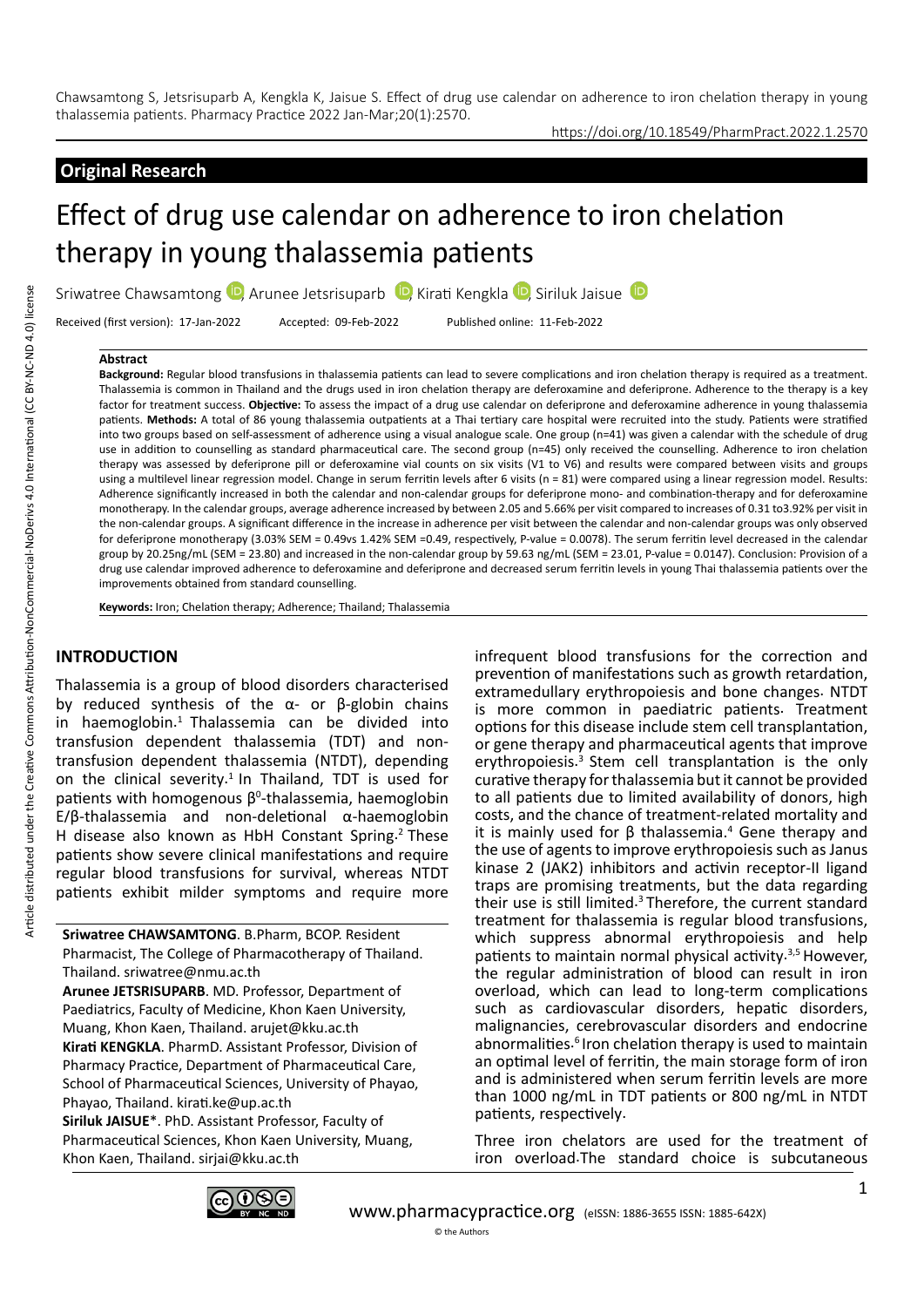#### https://doi.org/10.18549/PharmPract.2022.1.2570

deferoxamine, which requires infusion over 8–12 hours,  $5-7$  days per week.<sup>4</sup> The other chelators, deferiprone and deferasirox, are available in oral form. Deferiprone is normally taken three times per day and deferasirox is taken once daily.4 Iron chelation therapy requires careful monitoring and good adherence to the dosage regimen to achieve good therapeutic outcomes.<sup>7</sup> Previous studies have revealed adherence rates to deferoxamine, deferiprone and deferasirox in paediatric patients of 59- 83.3%, 79-98%, and 90-95%, respectively.<sup>8-12</sup> These studies employed several different methods to assess adherence including patient interviews to ask about adherence, pill or vial counts, self-assessment by patients, and serum ferritin level. It has been suggested that education and counseling interventions that include pill box count, diaries, and pharmacist-provided services improve iron chelation therapy adherence, $9,13$  and in one study, using multiple interventions in combination appeared to result in a higher adherence rate.<sup>14</sup>

In Thailand, about 12,000 cases of thalassemia are diagnosed each year.5 One survey estimated the prevalence of TDT in Thailand to be 29.33% and reported that all TDT patients had disease-related complications including gallstones, extramedullary haematopoiesis and pulmonary hypertension.<sup>15</sup> Blood transfusion with iron chelation therapy is the mainstay treatment in Thailand because of limited access to stem cell transplant therapy in this region. Due to the high cost of oncedaily oral deferasirox, the standard or universal medical care scheme in Thailand only covers subcutaneous deferoxamine and oral deferiprone. A previous study showed that adherence to iron chelation therapy was poor in Thai patients, $11$  but no previous study in Thailand has implemented an intervention to try and improve adherence to iron chelation therapy. Therefore, this study explored adherence to deferoxamine and deferiprone in young Thai thalassemia patients before and after implementation of a drug use calendar intervention designed to improve adherence rates.

# **METHOD**

## **Study procedure**

This study was a longitudinal controlled study.The protocol was approved by the Institutional Review Board before commencing the study.The study was conducted in accordance with the Declaration of Helsinki and the ICH Good Clinical Practice guidelines determined by The Khon Kaen University Ethics Committee for Human Research.Informed, written consent was obtained from the patients and/or their guardians prior to their inclusion in the study.

## **Participants**

Patients aged 2-18 years who attended the Paediatric Thalassemia Outpatient Unit at Srinagarind Hospital, Khon Kaen University, Thailand and received blood transfusions with deferoxamine and/or deferiprone to prevent iron overload were invited to participate in this study. All patients were given leukocyte-depleted antigen-matched packed red blood cells at10-15mL/kg every 3-4 weeks to maintain their pre-transfusion haemoglobin level above 9 g/dL. Ninety-two patients were originally approved as eligible for the study unit but six patients were excluded due to discontinuation of iron chelation therapy during the study period.

## **Iron chelation therapy**

There were three treatment patterns of iron chelation therapy in this study. These were deferiprone monotherapy, deferoxamine monotherapy and combination therapy of deferiprone and deferoxamine. The initial dose of oral deferiprone for the patients was 30-50 mg/kg/day divided into two or three doses.In the absence of side effects, the deferiprone dose was increased to 75-100 mg/kg/day. Deferoxamine was infused at 20-30 mg/kg/ day for 5-7 days/week in monotherapy or 2-5 days/week in combination with deferiprone. The drugs doses were adjusted according to the serum ferritin levels, which were assessed every 3-6months.The target serum ferritin value was below 300 ng/mL.

#### **Intervention procedures**

The patients were randomly stratified into two groups for each treatment type (deferiprone, deferoxamine, and combination of deferiprone and deferoxamine). Patients in the first group were given a calendar to remind them of the schedule of drug use plus counselling by the pharmacist as standard pharmaceutical care (calendar group). Patients in the second group only received counseling by the pharmacist (non-calendar group). The calendar contained tables with dates and times and the participants were expected to cross off the dates and times when they used the medications. To complete the study, the participants had to present at the hospital for 6 visits, 3-6 weeks apart from each other, as routinely defined by the hospital.

Counselling was defined as a brief session with the pharmacist to provide patients and their guardians with information about the disease state and the treatment plan for individual patients. The importance of a regular drug use schedule and lifestyle management were emphasized as part of the counselling. Lifestyle management information included advice to avoid high iron containing foods and dietary or herbal supplements as well as management of adverse drug events.Patients who missed at least one dose of the chelating agent between visits were asked to give the reason. Advice regarding how to improve adherence was given as a standard pharmaceutical care.

## **Outcomes**

Clinical and laboratory data were recorded for each patient before commencing the study and on each visit as a part of routine monitoring. These included the

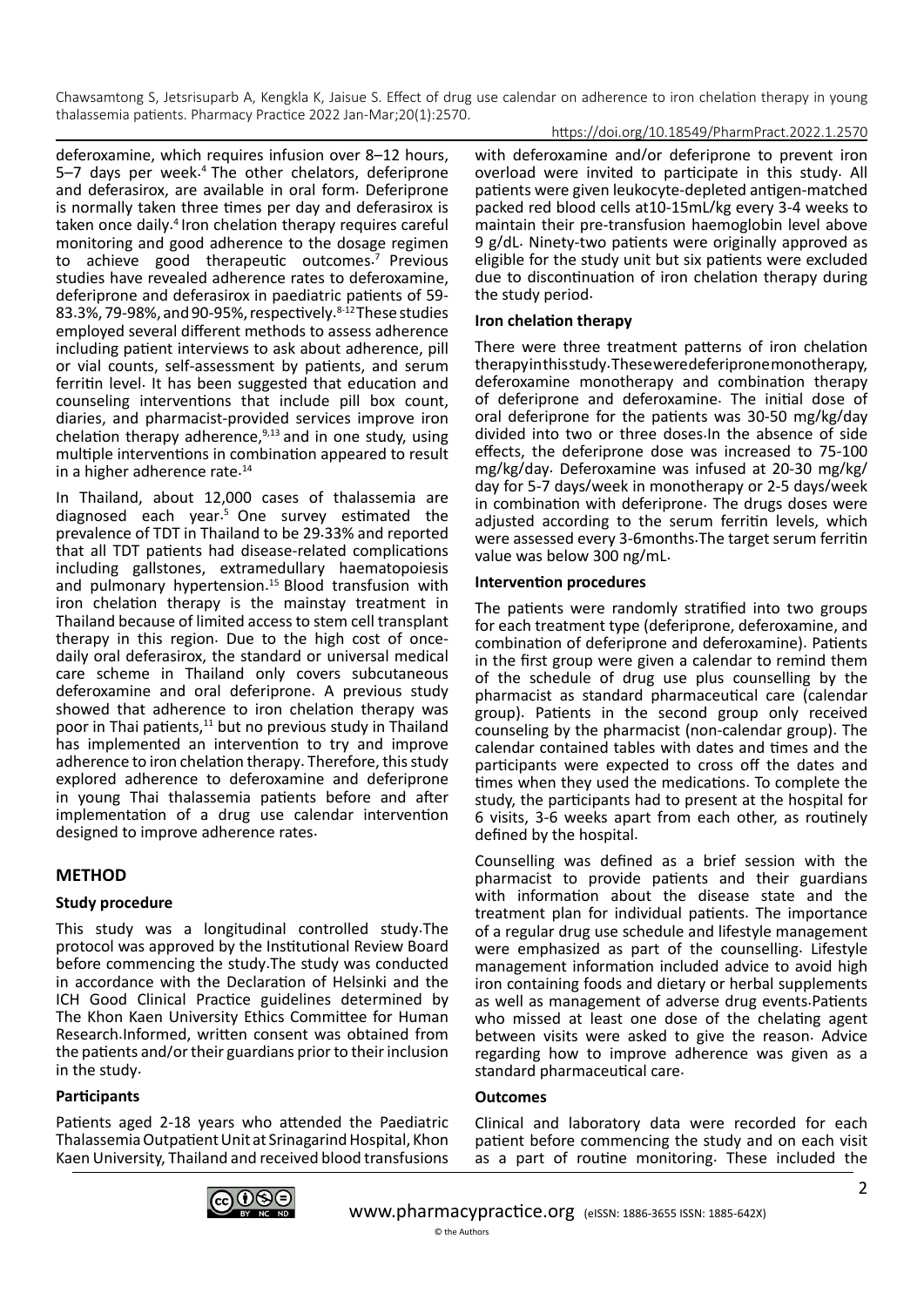https://doi.org/10.18549/PharmPract.2022.1.2570

diagnosis of concurrent diseases, history of thalassemia treatment, duration of iron chelation therapy, and serum ferritin level on visits one and six (V1 and V6). On each visit, data regarding the dosage regimen and the remaining amount of iron chelating agents were recorded. The outcomes of this study were adherence to the drug treatment and changes in serum ferritin levels from V1 to V6. Baseline adherence was assessed by the patients or their guardians using a Visual Analog Scaleat the beginning of the study (before V1). It was graded into 3 levels which included excellent (adherence greater than 90%), good (adherence 50-90%) and poor (adherence below 50%). This classification was used for stratification of the patients into calendar and noncalendar groups. Adherence for the study period (V1-V6) was assessed by counting the amount of medication (pill count for remaining deferiprone and used vial count for deferoxamine) on each hospital visit. Adherence rate was calculated by the following equations and the changes of serum ferritin were calculated using the data on V1 and V6.

Adherence to deferiprone = [(Number of pills last visit-Number of pills brought to clinic) ×100]/ (Prescribed pills per day ×days since last visit)

Adherence to deferoxamine =  $[$ (Number of used vials brought to clinic) ×100]/ (Number of prescribed vials each visit)

## **Data analysis**

The data were analysed by STATA 16 (College station, TX: StataCorp LP). Demographic characteristics are presented by descriptive analysis. Continuous variables are described as means with standard deviations or medians with interquartile range, as appropriate. Categorical variables are described as frequencies and percentages. Normal distribution of the drug adherence and serum ferritin level datawere tested by the Shapiro-Wilk test. A multilevel linear regression model was used to quantify and compare the average change of adherence per visit for both groups. Differences in serum ferritin levels between V1 and V6 were compared between the calendar and non-calendar groups using a linear regression model. Baseline adherence and baseline serum ferritin levels were adjusted in the models. All p-values were 2-tailed, and p<0.05 was considered statistically significant.

# **RESULTS**

A total of 92 paediatric thalassemia patients were recruited at the start of the study. Six patients discontinued iron chelation therapy before completion of the study and were excluded leaving 86 patients. Most patients (n=48, 55.81%) were diagnosed with β-thalassemia/ HbE (Table 1). Half of the patients had received iron chelation therapy for longer than 2 years (n = 46, 53.49%) and parents were the main care givers and responsible for drug administration ( $n = 73$ , 84.88%). There were

| Table 1. Demographics and medical background of young thalassemia<br>patients at baseline |                             |                                         |                                         |  |  |
|-------------------------------------------------------------------------------------------|-----------------------------|-----------------------------------------|-----------------------------------------|--|--|
| Characteristic                                                                            |                             | Calendar<br>group ( $n =$<br>41)        | Non-<br>calendar<br>group (n =<br>45)   |  |  |
| Mean age (year)                                                                           |                             | $12.29$ (SD =<br>3.65, range<br>$6-17)$ | $12.04$ (SD =<br>3.98, range<br>$5-17)$ |  |  |
| Adolescent                                                                                |                             | 23                                      | 22                                      |  |  |
| Type of thalassemia                                                                       | β-thal/HbE                  | 23                                      | 25                                      |  |  |
|                                                                                           | HbH with CS                 | 9                                       | 11                                      |  |  |
|                                                                                           | EA bart                     | 4                                       | $\overline{2}$                          |  |  |
|                                                                                           | HbH/Hb pakse                | 0                                       | $\overline{2}$                          |  |  |
|                                                                                           | EA bart with CS             | 5                                       | $\overline{\mathbf{4}}$                 |  |  |
|                                                                                           | HbH                         | 1                                       | 0                                       |  |  |
| Gender                                                                                    | Male/Female                 | 14/27                                   | 20/25                                   |  |  |
| Treatment pattern                                                                         | Deferiprone<br>monotherapy  | 23                                      | 22                                      |  |  |
|                                                                                           | Deferoxamine<br>monotherapy | 4                                       | 6                                       |  |  |
|                                                                                           | Combination                 | 14                                      | 17                                      |  |  |
| Duration of iron<br>chelation therapy                                                     | More than 2 years           | 20                                      | 26                                      |  |  |
|                                                                                           | 2 years or less             | 21                                      | 19                                      |  |  |
| Caregiver                                                                                 | Parent                      | 35                                      | 38                                      |  |  |
|                                                                                           | Grandparent                 | 6                                       | $\overline{7}$                          |  |  |
| History of<br>splenectomy                                                                 |                             | 15                                      | 14                                      |  |  |
| Serum ferritin                                                                            | Less than 1000ng/ml         | 15                                      | 17                                      |  |  |
|                                                                                           | 1000-1500 ng/mL             | 15                                      | 14                                      |  |  |
|                                                                                           | Greater than 1500<br>ng/ml  | 11                                      | 14                                      |  |  |

41 patients in the calendar group and 45 patients in the non-calendar group.Overall baseline demographics are shown in Table 1. The average age of patients was 12.29 years (SEM = 3.64) in the calendar group and 12.04 years (SEM = 3.98) in the non-calendar group. Fortyfive patients received deferiprone (n = 45, 52.33%) or deferoxamine ( $n = 10$ , 11.63%) as a monotherapy and 31 patients (36.05%) received combination therapy. Most of the patients assessed their adherence to iron chelation therapy before the beginning of the study at the 'good' level. Most patients had baseline serum ferritin at 1500

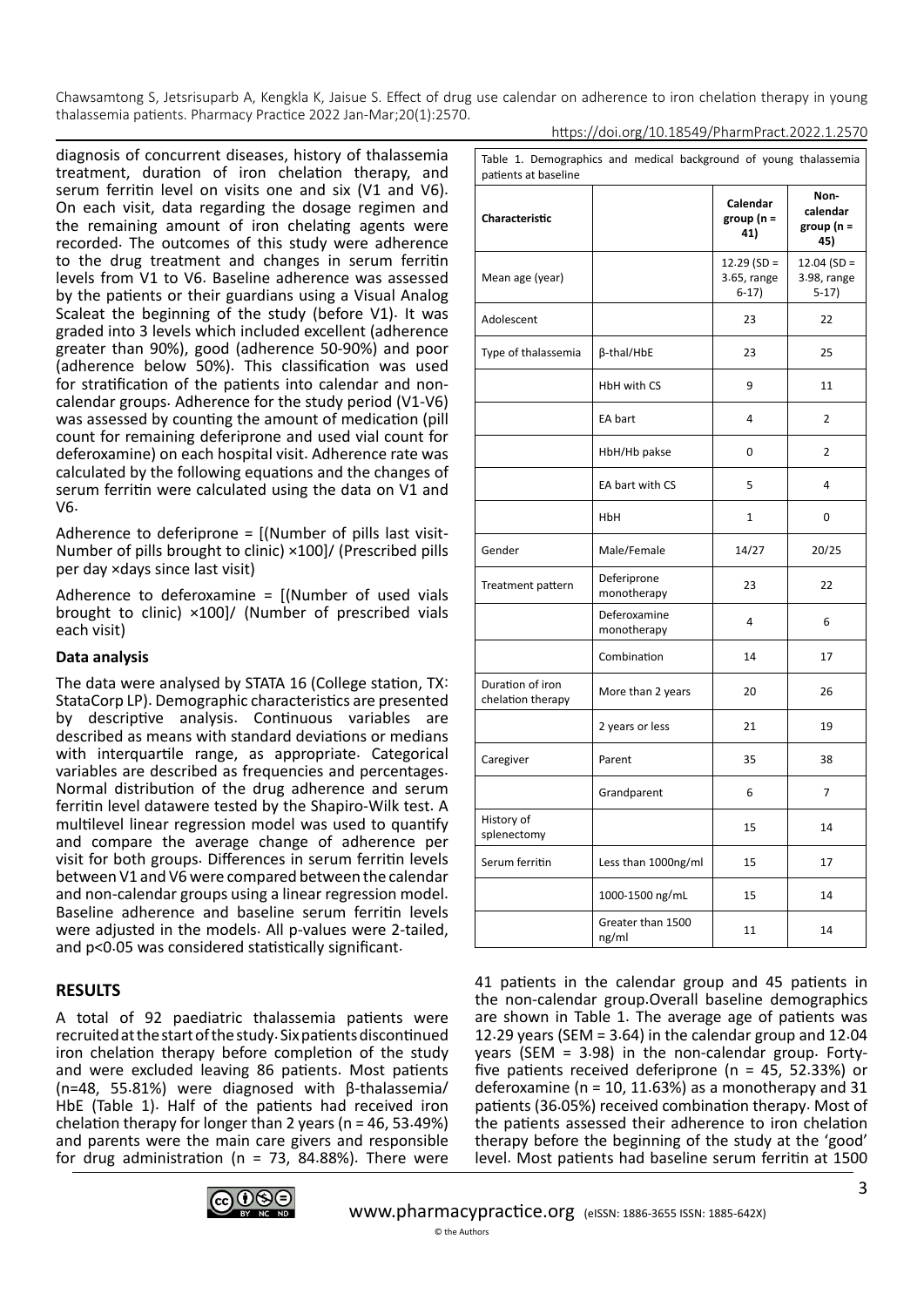https://doi.org/10.18549/PharmPract.2022.1.2570

ng/mL or less (30 patients in the calendar group (73.17%) and 31 patients in the non-calendar group (68.89%)).

#### **Adherence to iron chelation therapy**

Adherence to iron chelation therapy increased in both the calendar and non-calendar groups.In the calendar group, adherence to deferiprone increased by 3.03 % per visit for monotherapy (SEM = 0.49, P-value< 0.001, 95%CI 2.07:3.99) and by 2.17% per visit for combination therapy (SEM = 0.89, P-value = 0.015, 95% CI 0.42:3.92), while adherence to deferoxamine increased by 5.66% per visit for monotherapy (SEM =  $1.45$ , P-value <0.001, 95% CI 2.82:8.49) and by 2.05% per visit for combination therapy (SEM = 0.97, P-value = 0.035, 95% CI 0.15:3.96). In the non-calendar group, deferiprone, adherence increased by 1.42% per visit (SEM =0.49, P-value = 0.005, 95%CI 0.44:2.39) for monotherapy and 2.20%per visit (SEM = 0.84, P-value = 0.008, 95% CI 0.56:3.84) for combination therapy. For deferoxamine, adherence increased by 3.92% per visit (SEM = 1.39, P-value = 0.005, 95% CI 1.20:6.64) for monotherapy, but the 0.31% (SEM = 0.89) per visit increase in adherence for deferoxamine in the combination therapy group was not significant (P-value = 0.727, 95% CI -1.44:2.05). A significant difference between the calendar and non-calendar groups in the per-visit increase in adherence was observed for deferiprone monotherapy (3.03%, SEM = 0.49 vs 1.42%,  $SEM = 0.49$ , respectively, P-value =  $0.008$ ).

Subgroup analysis of adolescent patients (n = 45) showed similar results with adherence increasing in all groups, but to a lesser extent. For deferiprone monotherapy, adherence increased for the calendar group (2.51% per visit (SEM = 0.67), P-value <0.001, 95%CI 1.19:3.82) and the non-calendar group (2.29% per visit (SEM = 0.77), P-value =0.003, 95%CI 0.78:3.81), but the difference between groups was not significant. Adherence for deferiprone in combination therapy increased significantly in the noncalendar group (2.92% per visit (SEM = 1.08), P-value

=0.007, 95% CI 0.82:5.03), but not in the calendar group (1.89% per visit (SEM = 1.22), P-value = 0.120, 95% CI 0.49:4.29). For deferoxamine, the calendar group showed a significant increase in adherence as monotherapy (5.14% per visit (SEM = 1.87), P-value = 0.006, 95%CI 1.48:8.80) and in combination (3.08% per visit (SEM = 1.50), P-value  $= 0.040, 95\%$ CIO $.14:6.02$ ) but there were no significant increases in adherence for deferoxamine in the noncalendar groups(2.49% per visit (SEM =  $1.87$ ), P-value = 0.181, 95% CI 1.16:6.16, in monotherapy and 0.76% per visit (SEM = 1.29), P-value = 0.558, 95% CI 1.78:3.30 in combination therapy). There was a significant difference between the calendar and non-calendar groups in the increase in adherence for deferoxamine monotherapy (P-value =0.004).

The most common reason given for non-adherence (Table 2) was to forget to take the drug ( $n = 80$ , 93.02%). This was the major reason for non-adherence provided by patients receiving deferiprone monotherapy (97.78%), deferoxamine monotherapy (60%) and combination therapy (96.77%). Pain or irritation at the injection site was the second most common cause for non-adherence in patients receiving deferoxamine (21 of 41 patients, 51.22%).

## **Change of serum ferritin**

A total of 81 patients were eligible for serum ferritin change analysis after 6 visits.The average serum ferritin level decreased by 20.25 ng/mL in the calendar group (SEM = 23.80, P-value = 0.394, 95% CI -66.92:26.38) and increased by 59.63 ng/mL in the non-calendar group (SEM = 23.01, P-value = 0.011, 95%CI 13.53:103.73). This difference was statistically significant (P-value = 0.015).

## **DISCUSSION**

This study was conducted to evaluate the effect of a providing a drug use calendar to young thalassemia

| Table 2. Reasons provided by young thalassemia patients for non-adherence to iron chelation therapy |                      |                  |                |                    |  |  |
|-----------------------------------------------------------------------------------------------------|----------------------|------------------|----------------|--------------------|--|--|
| Reason of non-adherence                                                                             | Frequency (%)        |                  |                |                    |  |  |
|                                                                                                     | Overall ( $n = 86$ ) | DFP ( $n = 45$ ) | $DFO (n = 10)$ | DFO/DFP $(n = 31)$ |  |  |
| Forgotto use medication                                                                             | 80(93.02)            | 44 (97.78)       | 6(60)          | 30 (96.77)         |  |  |
| No attention from parents when using medication                                                     | 38(44.19)            | 17 (37.78)       | 4 (40)         | 17 (54.84)         |  |  |
| Too busy to use medication at school                                                                | 25(29.07)            | 14 (31.11)       | 1(10)          | 10 (32.26)         |  |  |
| Pain/irritation at injection site                                                                   | $21(51.22)^*$        | N/A              | 7(70)          | 14 (45.16)         |  |  |
| Chose to not use medication                                                                         | 13 (15.12)           | 5(11.11)         | 2(20)          | 6(19.35)           |  |  |
| Not show-up for medication refill                                                                   | 7(8.14)              | 4(8.89)          | 0              | 3(9.68)            |  |  |
| Reluctant to use medication in public                                                               | 5(5.81)              | 4(8.89)          | 0              | 1(3.23)            |  |  |
| Insufficient injection devices                                                                      | $2(4.88)$ *          | N/A              | 1(10)          | 1(3.23)            |  |  |
| Stopped using medication due to GI disturbance                                                      | $2(2.63)$ **         | 1(2.22)          | N/A            | 1(3.23)            |  |  |
| Skipped one medication of combination therapy                                                       | 1(1.16)              | N/A              | N/A            | 1(3.23)            |  |  |

DFP = deferiprone, DFO=deferoxamine, DFO/DFP = combination therapy, N/A = no assessment, \*calculated from deferoxamine use only, \*\*calculated from deferiprone use only.

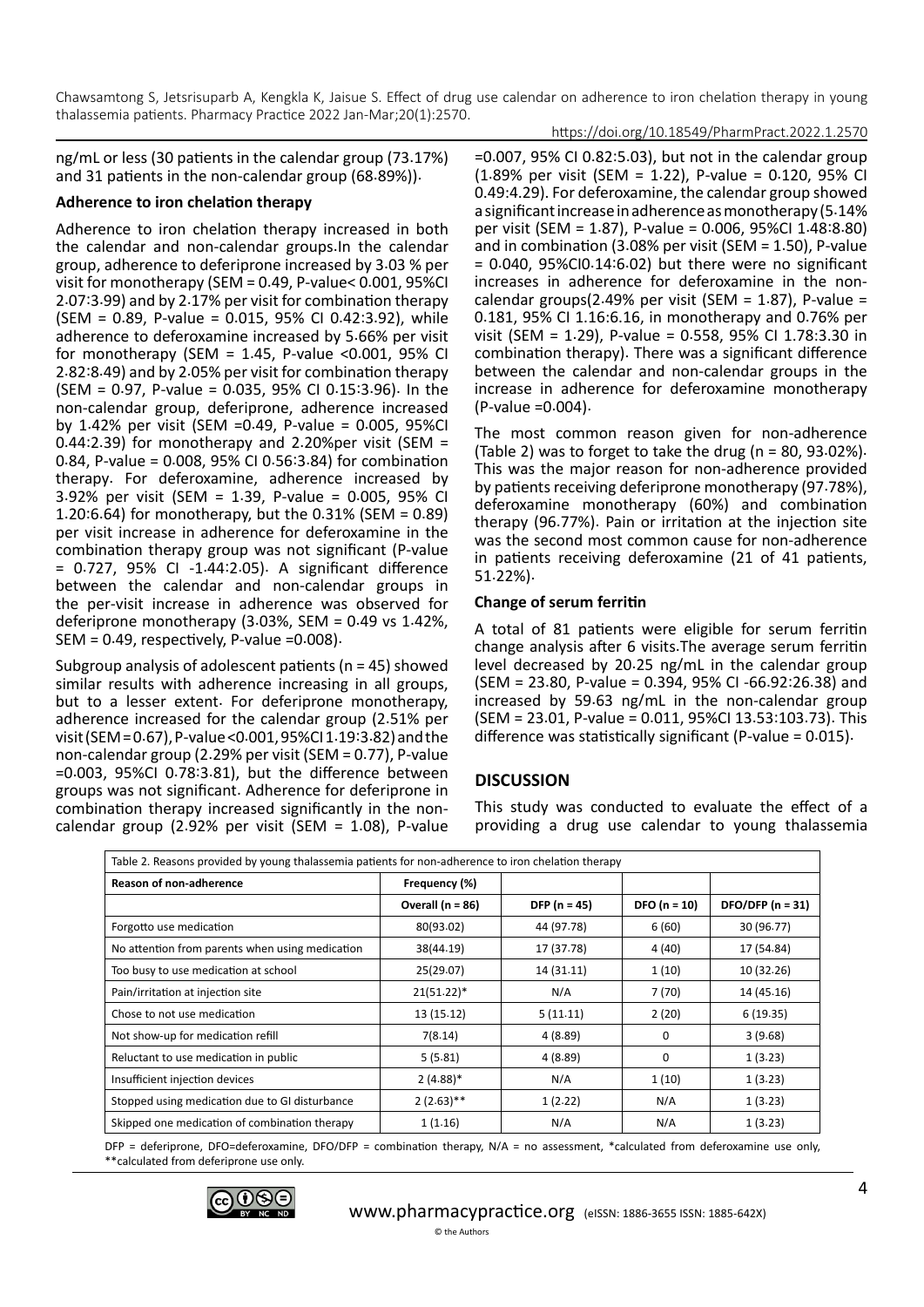https://doi.org/10.18549/PharmPract.2022.1.2570



Figure 1. Adherence to deferiprone use in monotherapy group (A) and combination therapy group (B)



Figure 2. Adherence to deferoxamine use in monotherapy group (A) and combination therapy group (B)

patients on adherence to iron chelating medications. The results show that, overall, patients provided with a calendar had significantly higher adherence to deferiprone as monotherapy and adolescent patients provided with a calendar had significantly higher adherence to deferoxamine monotherapy. The main reason given by patients and caregivers for non-adherence was that they forgot to use the medication, therefore providing them with a calendar containing their individual drug-use schedule could improve adherence. Although local site reactions following deferoxamine injection have been known to be an important cause of poor adherence for this drug, $9,10$  this reason for non-adherence was less common than 'forget to use the drug' in the current study.As the interval of deferoxamine use is not regular; 5-7 days per week in monotherapy and 2-5 days per week in combination therapy, provision of a calendar with the drug use schedule could be a key contributing factor for the increased adherence to deferoxamine seen in the adolescent calendar group.

There were also significant improvements seen in adherence to iron chelators in the non-calendar groups, although the per visit increases were smaller.This might be caused by surveillance bias, which occurs in studies of this type, when the simple act of measuring adherence leads to a change in behaviour in the participants and an increase in adherence, as observed in the non-calendar group. This problem can be generally overcome by using a large number of participants, designing suitable controls, and employing a long study time. Given that a smaller magnitude increase in adherence was observed in the non-calendar group, the controls used and the nine-month duration of this study appeared to be sufficient to overcome problems of surveillance bias, and this did not solely contribute to the improved adherence in the calendar group. Increasing the population size may improve the ability of the statistical tests to discriminate between improvements in the calendar and non-calendar groups. Nevertheless, it can be assumed that the addition of a drug-use calendar to the regular standard pharmaceutical care can improve adherence to iron chelator therapies in young thalassemia patients.

Among young patients, adolescents are known to have age-specific problems with adherence due to the physical and emotional changes associated with adolescence. 16,17 Adolescents that suffer with chronic diseases may also struggle with maintaining their selfesteem and confidence, which may cause them to resist

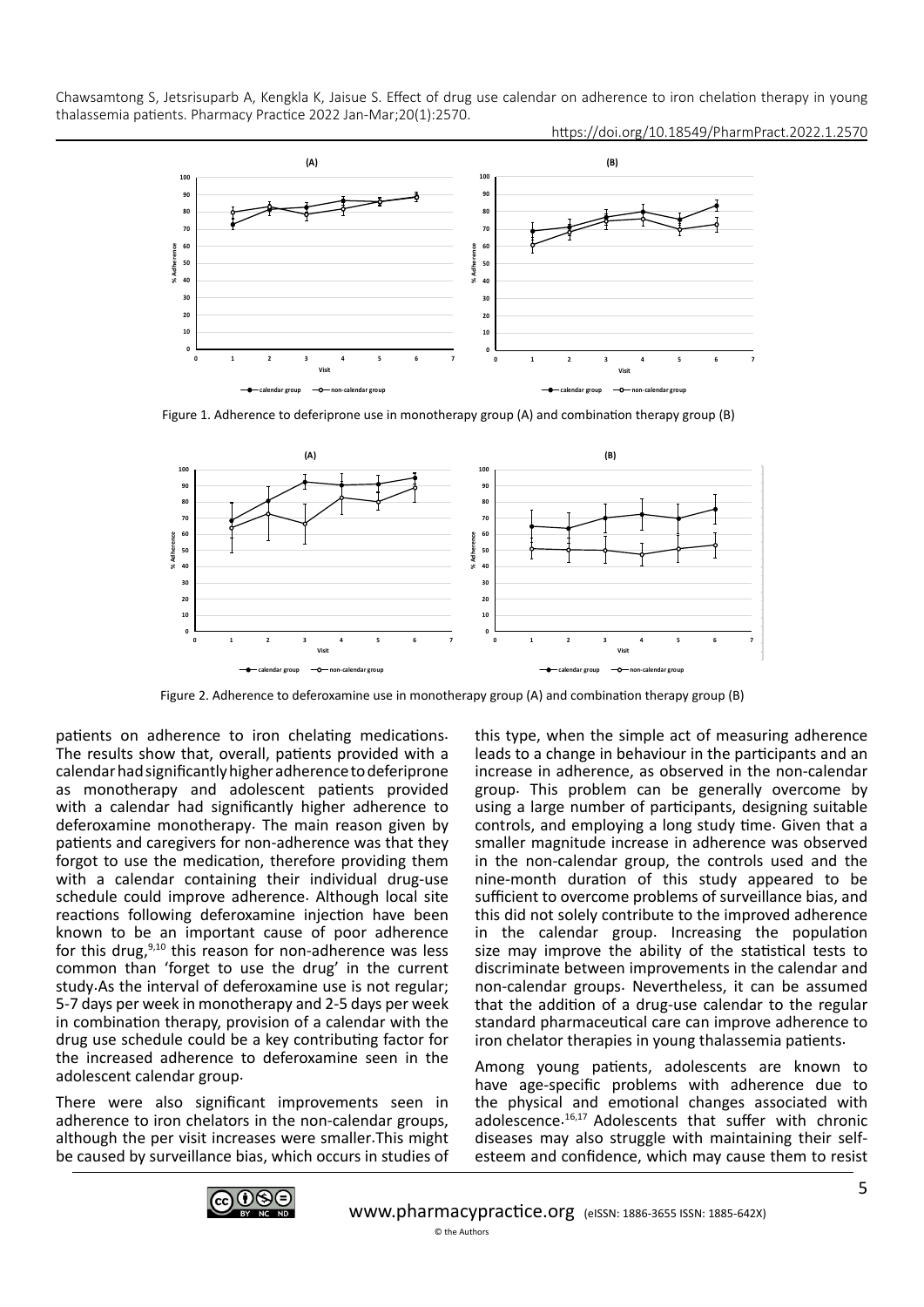Chawsamtong S, Jetsrisuparb A, Kengkla K, Jaisue S. Effect of drug use calendar on adherence to iron chelation therapy in young thalassemia patients. Pharmacy Practice 2022 Jan-Mar;20(1):2570. https://doi.org/10.18549/PharmPract.2022.1.2570

using treatments, especially in public.<sup>18</sup> Adherence to deferoxamine monotherapy in adolescents improved in the calendar group in the current study. Furthermore, participants rarely reported reluctance to use medication in public as a cause of non-adherence for deferoxamine, suggesting that the increased adherence to deferoxamine use by adolescents in the calendar group in the monotherapy arm was related to calendar use. This is in line with data from a previous study indicating that 'feeling shy to take iron chelators in front of others'only slightly contributed to poor adherence in adolescents.<sup>12</sup> A vast array of technologies have been suggested as tools to improve drug adherence in young patients, but these technologies may not work well in countries where mobile phones are not allowed in classrooms, as in some schools in Thailand.<sup>19,20</sup> Drug use calendars represent a more appropriate low cost, simple and portable solution to improving drug use adherence in this situation.

There is a relationship between poor adherence to iron chelation therapy and iron overload in transfusion dependent thalassemia.<sup>12</sup> In the current study, while there was an improvement in adherence seen in both the calendar and non-calendar groups, the average serum ferritin level decreased in the calendar groups but increased in the non-calendar group. This clearly indicates the potential for positive outcomes in thalassemia treatment that can come from incorporating a calendar of drug use into standard care for young thalassemia patients.

The participants were classified into groups before commencing the study according to their demographic characteristics and self-assessment of their adherence. However, the actual baseline adherence of patients used for data analysis was measured on V1 with pill and vial counts resulting in some variation in baseline adherence between groups. This necessitated using a multiple linear progression model for statistical comparison between the groups, rather than a simple direct comparison of adherence scores.

# **CONCLUSIONS**

Young thalassemia patients and their caregivers said that forgetting to take medications was the major reason for non-adherence to iron chelation therapy. Provision of a drug use calendar increased adherence to deferiprone and deferoxamine and improved serum ferritin levels.

## **ACKNOWLEDGEMENT**

The authors would like to thank Dr. Glenn Borlace for English assistance through the Khon Kaen University Publication Clinic.

## **CONFLICTS OF INTEREST**

All authors declare no conflicts of interest.

## **FUNDING**

This research was financially supported by The Faculty of Pharmaceutical Sciences, Khon Kaen University.

## **DATA AVAILABILITY STATEMENT**

Data sharing is not applicable to this article as no new data were created or analysed in this study.

# **DISCLOSURES**

This research was financially supported by the Faculty of Pharmaceutical Sciences, Khon Kaen University. All authors declare no conflicts of interest.

#### **References**

- 1. Cappellini MD, Cohen A, porter J, et al. Guidelines for the management of transfusion dependent thalassemia (TDT). Thalassemia International Federation. 2021.
- 2. Buakhao J. Guidelines for the care of thalassemia patients in general practice. Bangkok: The war veterans organization of Thailand printing. 2017.
- 3. Cappellini MD, Porter JB, Viprakasit V, et al. A paradigm shift on beta-thalassaemia treatment: How will we manage this old disease with new therapies? Blood Rev. 2018;32(4):300-311. [https://doi](https://doi.org/10.1016/j.blre.2018.02.001).org/10.1016/j.blre.2018.02.001
- 4. Taher AT, Weatherall DJ, Cappellini MD. Thalassaemia. Lancet. 2018;391(10116):155-167. [https://doi:10](https://doi:10.1016/S0140-6736(17)31822-6).1016/S0140- [6736\(17\)31822-6](https://doi:10.1016/S0140-6736(17)31822-6)
- 5. Viprakasit V, Lee-Lee C, Chong QT, et al. Iron chelation therapy in the management of thalassemia: the Asian perspectives. Int J Hematol. 2009;90(4):435-445. https://doi:10.[1007/s12185-009-0432-0](https://doi:10.1007/s12185-009-0432-0)
- 6. Farmakis D, Giakoumis A, Angastiniotis M, et al. The changing epidemiology of the ageing thalassaemia populations: A position statement of the Thalassaemia International Federation. Eur J Haematol. 2020;105(1):16-23. [https://doi:10](https://doi:10.1111/ejh.13410).1111/ejh.13410
- 7. Bahnasawy SM, El Wakeel LM, Beblawy NE, et al. Clinical Pharmacist-Provided Services In Iron-Overloaded Beta-Thalassaemia Major Children: A New Insight Into Patient Care. Basic Clin Pharmacol Toxicol. 2017;120(4):354-359. [https://doi:10](https://doi:10.1111/bcpt.12695).1111/ bcpt.[12695](https://doi:10.1111/bcpt.12695)
- 8. Delea TE, Edelsberg J, Sofrygin O, et al. Consequences and costs of noncompliance with iron chelation therapy in patients with transfusion-dependent thalassemia: a literature review. Transfusion. 2007;47(10):1919-29. [https://doi:10](https://doi:10.1111/j.1537-2995.2007.01416.x).1111/j.1537-